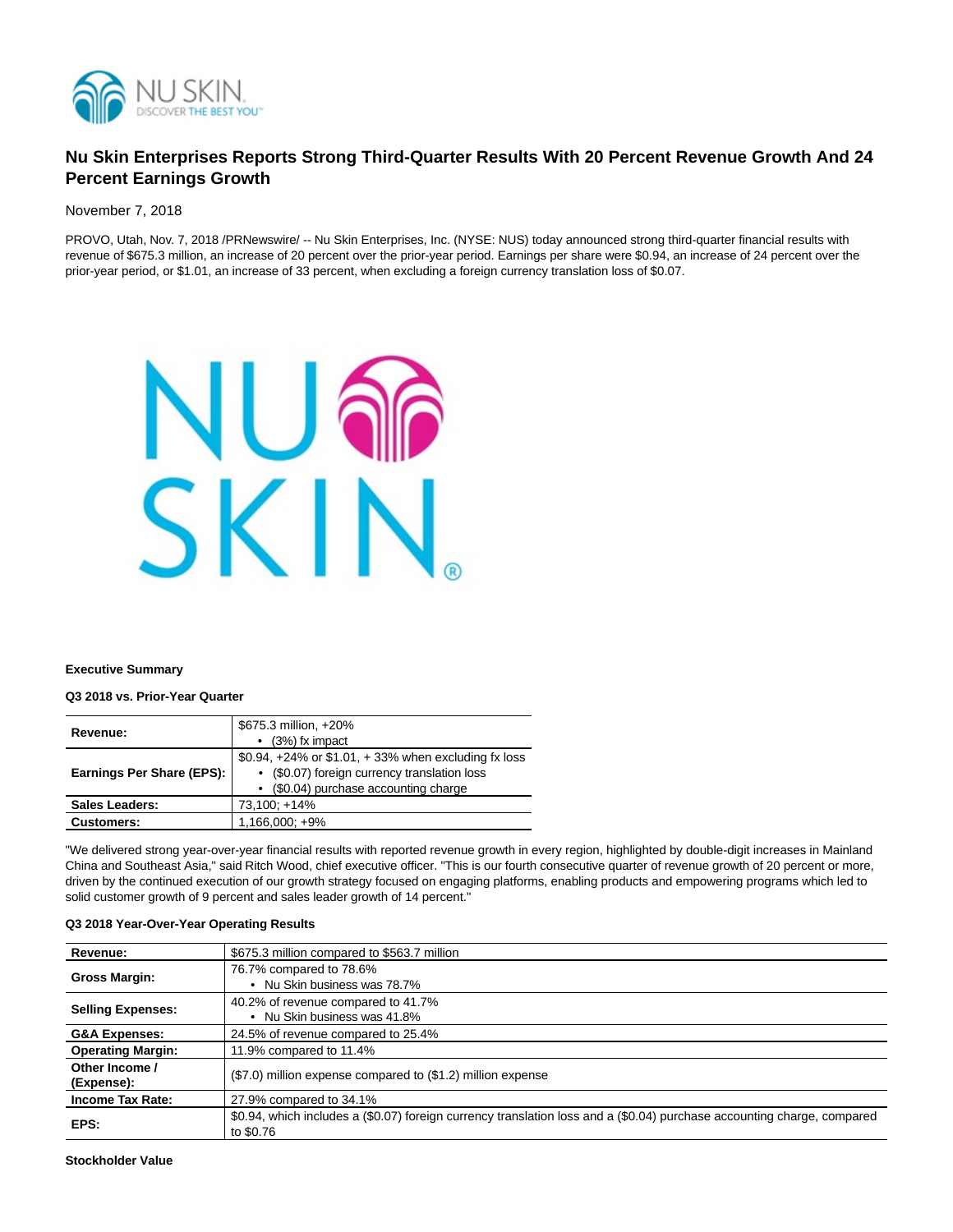| Dividend Payments: \$20.3 million |                                                                               |
|-----------------------------------|-------------------------------------------------------------------------------|
|                                   | Stock Repurchases:   \$12.4 million; \$492 million remaining in authorization |

#### **Q4 and Full-Year 2018 Outlook**

| <b>Q4 2018 Revenue:</b> | \$665 to \$685 million, 0% to 3% growth<br>• Approximately (4 to 5%) negative fx impact |
|-------------------------|-----------------------------------------------------------------------------------------|
| Q4 2018 EPS:            | \$1.00 to \$1.07 which includes an estimated \$0.04 purchase accounting charge          |
| 2018 Revenue:           | \$2.66 billion to \$2.68 billion, 17% to 18% growth<br>• Neutral fx impact              |
| 2018 EPS                | \$3.48 to \$3.55 including (\$0.20) fx and (\$0.16) purchase accounting charges         |

"We continue to empower our sales leaders to effectively acquire customers through enabling social sharing, providing innovative products like ageLOC LumiSpa, and implementing our enhanced sales compensation program, Velocity. We are on pace to generate a very strong finish to this year which we believe sets us up well for 2019," Wood concluded.

"We generated 20 percent year-over-year revenue growth and 24 percent improvement in earnings in the quarter," said Mark Lawrence, chief financial officer. "For the year, we are increasing our annual revenue guidance to \$2.66 billion to \$2.68 billion with earnings per share of \$3.48 to \$3.55. This earnings guidance reflects the \$0.20 foreign currency translation loss from the second and third quarters and the \$0.16 purchase accounting charge. We are projecting fourth-quarter revenue of \$665 to \$685 million, including a 4 to 5 percent negative currency impact, and earnings per share of \$1.00 to \$1.07, or \$1.04 to \$1.11 when excluding the estimated \$0.04 purchase accounting charge. As a reminder, in the fourth quarter of 2017, we held an ageLOC LumiSpa global introduction which generated \$130 million in sales," concluded Lawrence.

#### **Conference Call**

The Nu Skin management team will host a conference call with the investment community on November 7, 2018, at 5 p.m. (ET). Those wishing to access the webcast, as well as the financial information presented during the call, can visit the Investor Relations page on the company's website at innuskin.com. A replay of the webcast will be available at the same URL through Nov 21, 2018.

#### **About Nu Skin Enterprises, Inc.**

Founded more than 30 years ago, Nu Skin Enterprises, Inc. develops and distributes innovative consumer products, offering a comprehensive line of premium-quality beauty and wellness solutions. The company builds upon its scientific expertise in both skin care and nutrition to continually develop innovative product brands that include the Nu Skin® personal care brand, the Pharmanex® nutrition brand, and most recently, the ageLOC® anti-aging brand. The ageLOC brand has generated a loyal following for such products as the ageLOC LumiSpa skin cleansing and treatment device, ageLOC Youth nutritional supplement, the ageLOC Me<sup>®</sup> customized skin care system, as well as the ageLOC TR90<sup>®</sup> weight management and body shaping system. Nu Skin sells its products through a global network of sales leaders in Asia, the Americas, Europe, Africa and the Pacific. As a long-standing member of direct selling associations globally, Nu Skin is committed to the industry's consumer guidelines that protect and support those who sell and purchase its products through the direct selling channel. Nu Skin is also traded on the New York Stock Exchange under the symbol "NUS." More information is available at nuskin.com.

**Important Information Regarding Forward-Looking Statements:** This press release contains forward-looking statements within the meaning of Section 27A of the Securities Act of 1933, as amended, and Section 21E of the Securities Exchange Act of 1934, as amended, that represent the company's current expectations and beliefs. All statements other than statements of historical fact are "forward-looking statements" for purposes of federal and state securities laws and include, but are not limited to, statements of management's expectations regarding the company's performance, growth, strategies and initiatives; projections regarding revenue, earnings per share, foreign currency fluctuations and other financial items; statements of belief; and statements of assumptions underlying any of the foregoing. In some cases, you can identify these statements by forwardlooking words such as "believe," "expect," "project," "anticipate," "estimate," "intend," "plan," "continue," "targets," "likely," "will," "would," "could," "may," "might," the negative of these words and other similar words.

The forward-looking statements and related assumptions involve risks and uncertainties that could cause actual results and outcomes to differ materially from any forward-looking statements or views expressed herein. These risks and uncertainties include, but are not limited to, the following:

- adverse publicity related to the company's business, products, industry or any legal actions or complaints by the company's sales force or others;
- risk that direct selling laws and regulations in any of our markets, including the United States and Mainland China, may be modified, interpreted or enforced in a manner that results in negative changes to our business model or negatively impacts our revenue, sales force or business, including through the interruption of sales activities, loss of licenses, imposition of fines, or any other adverse actions or events;
- any failure of current or planned initiatives or products to generate interest among the company's sales force and customers and generate sponsoring and selling activities on a sustained basis;
- risk of foreign currency fluctuations and the currency translation impact on the company's business associated with these fluctuations;
- uncertainties regarding the future financial performance of the company's recent acquisitions;
- risks related to accurately predicting, delivering or maintaining sufficient quantities of products to support our planned initiatives or launch strategies, and increased risk of inventory write-offs if the company over-forecasts demand for a product or changes its planned initiatives or launch strategies;
- regulatory risks associated with the company's products, which could require the company to modify its claims or inhibit the company's ability to import or continue selling a product in a market if it is determined to be a medical device or if it is unable to register the product in a timely manner under applicable regulatory requirements;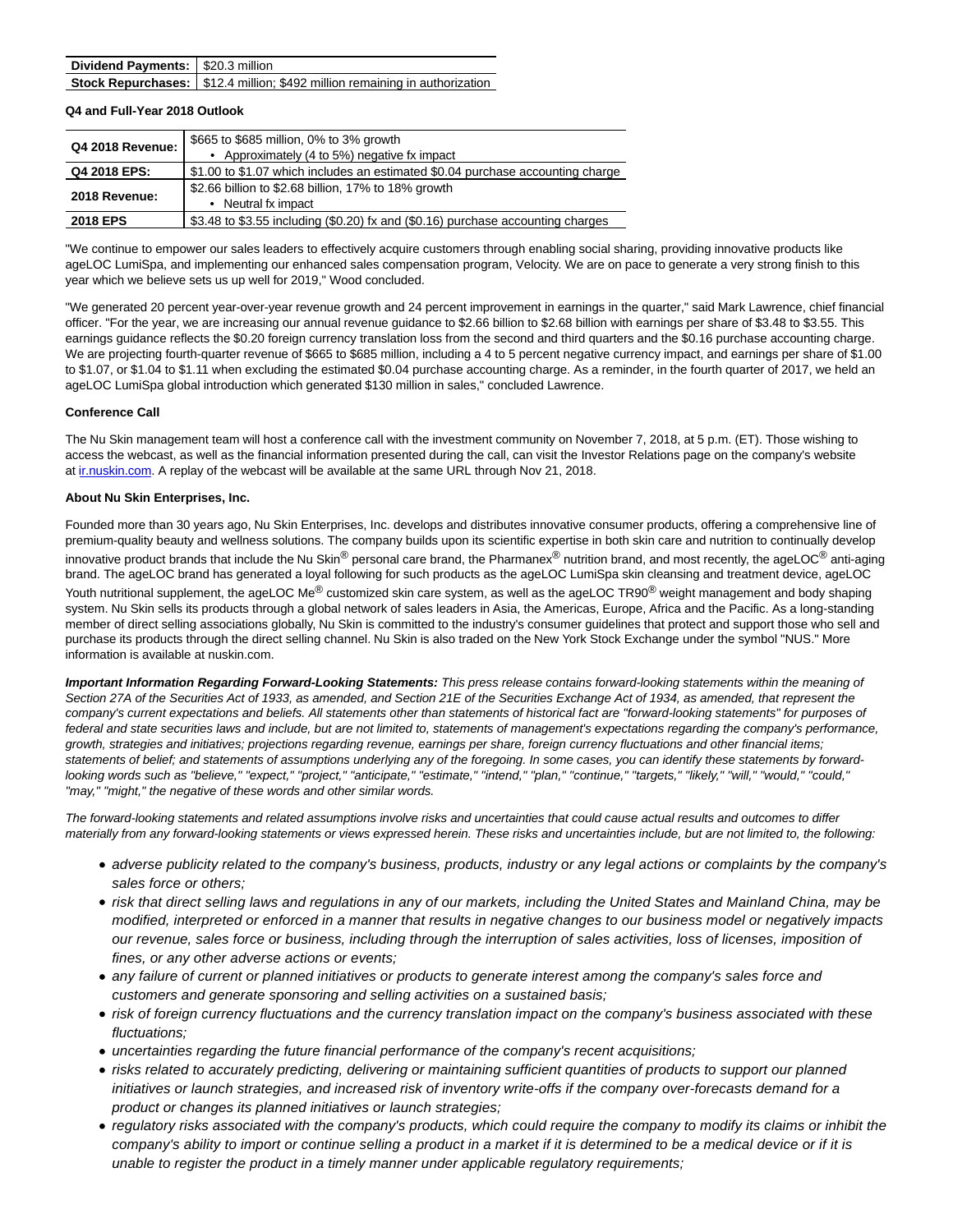- unpredictable economic conditions and events globally;
- uncertainties related to interpretation of, and forthcoming regulations under, the recently enacted U.S. tax reform legislation; the company's future tax-planning initiatives; any prospective or retrospective increases in duties on the company's products imported into the company's markets outside of the United States; and any adverse results of tax audits or unfavorable changes to tax laws in the company's various markets; and
- continued competitive pressures in the company's markets.

The company's financial performance and the forward-looking statements contained herein are further qualified by a detailed discussion of associated risks set forth in the documents filed by the company with the Securities and Exchange Commission. The forward-looking statements set forth the company's beliefs as of the date that such information was first provided and the company assumes no duty to update the forward-looking statements contained in this release to reflect any change except as required by law.

**Non-GAAP Financial Measures**: Constant-currency revenue growth is a non-GAAP financial measure that removes the impact of fluctuations in foreign-currency exchange rates, thereby facilitating period-to-period comparisons of the company's performance. It is calculated by translating the current period's revenue at the same average exchange rates in effect during the applicable prior-year period and then comparing this amount to the prior-year period's revenue. Earnings per share excluding foreign-currency translation loss and projected earnings per share excluding purchaseaccounting charge also are non-GAAP financial measures. Removing the impact of these items facilitates period-to-period comparisons of the company's performance.

The Company's revenue results by segment for the three-month periods ended September 30 are presented in the following table (in thousands).

| 2018    |         | 2017    | %<br>Change | Constant<br><b>Currency</b><br>% Change |
|---------|---------|---------|-------------|-----------------------------------------|
|         |         |         |             |                                         |
|         |         |         |             | 34%                                     |
| 93.580  |         | 85,672  |             | 20%                                     |
| 89,963  |         | 89,238  | 1%          |                                         |
| 86.307  |         | 71.141  | 21%         | 24%                                     |
| 63.649  |         | 62,513  | 2%          | 2%                                      |
| 44.949  |         | 41,050  | 9%          | 10%                                     |
| 42,819  |         | 40,133  | 7%          | 8%                                      |
| 27.400  |         | 1,395   | 1,864%      | 1,864%                                  |
| 675,312 | S       | 563,698 | 20%         | 23%                                     |
| \$      | 226.645 | \$      | 172.556     | 31%<br>9%                               |

The Company's revenue results by segment for the nine-month periods ended September 30 are presented in the following table (in thousands).

|                  | 2018          |    | 2017      | %<br>Change | Constant<br><b>Currency</b><br>% Change |
|------------------|---------------|----|-----------|-------------|-----------------------------------------|
| Mainland China   | \$<br>669.432 | \$ | 494.658   | 35%         | 30%                                     |
| Americas/Pacific | 289,859       |    | 240.094   | 21%         | 27%                                     |
| South Korea      | 270.517       |    | 258,626   | 5%          |                                         |
| Southeast Asia   | 236,390       |    | 194.711   | 21%         | 20%                                     |
| Japan            | 190,986       |    | 188,465   | $1\%$       | (1%)                                    |
| Hong Kong/Taiwan | 138,147       |    | 120,069   | 15%         | 14%                                     |
| <b>EMEA</b>      | 131,810       |    | 112,385   | 17%         | 10%                                     |
| Other            | 68,580        |    | 3,890     | 1.663%      | 1,663%                                  |
| Total            | 1,995,721     | S  | 1,612,898 | 24%         | 21%                                     |

The company's Customers and Sales Leaders statistics by segment for the three-month periods ended September 30 are presented in the following table.

|                  |                  | 2018                 |                  | 2017                 | % Increase<br>(Decrease) |                      |  |
|------------------|------------------|----------------------|------------------|----------------------|--------------------------|----------------------|--|
|                  | <b>Customers</b> | <b>Sales Leaders</b> | <b>Customers</b> | <b>Sales Leaders</b> | <b>Customers</b>         | <b>Sales Leaders</b> |  |
| Mainland China   | 210.000          | 33.300               | 190.000          | 25,600               | 11%                      | 30%                  |  |
| Americas/Pacific | 277.000          | 8.500                | 237.000          | 8,000                | 17%                      | 6%                   |  |
| South Korea      | 180.000          | 7.700                | 185.000          | 8.400                | (3%)                     | (8%)                 |  |
| Southeast Asia   | 147.000          | 8.700                | 127.000          | 7.100                | 16%                      | 23%                  |  |
| Japan            | 131.000          | 6,200                | 131.000          | 6.500                |                          | (5%)                 |  |
| Hong Kong/Taiwan | 76.000           | 4.400                | 71.000           | 4.300                | 7%                       | 2%                   |  |
| <b>EMEA</b>      | 145,000          | 4,300                | 128,000          | 4,300                | 13%                      |                      |  |
| Total            | .166.000         | 73,100               | 1,069,000        | 64,200               | 9%                       | 14%                  |  |

**"Customers"** are persons who purchased products directly from the company during the previous three months. Our Customer numbers do not include consumers who purchase products directly from members of our sales force.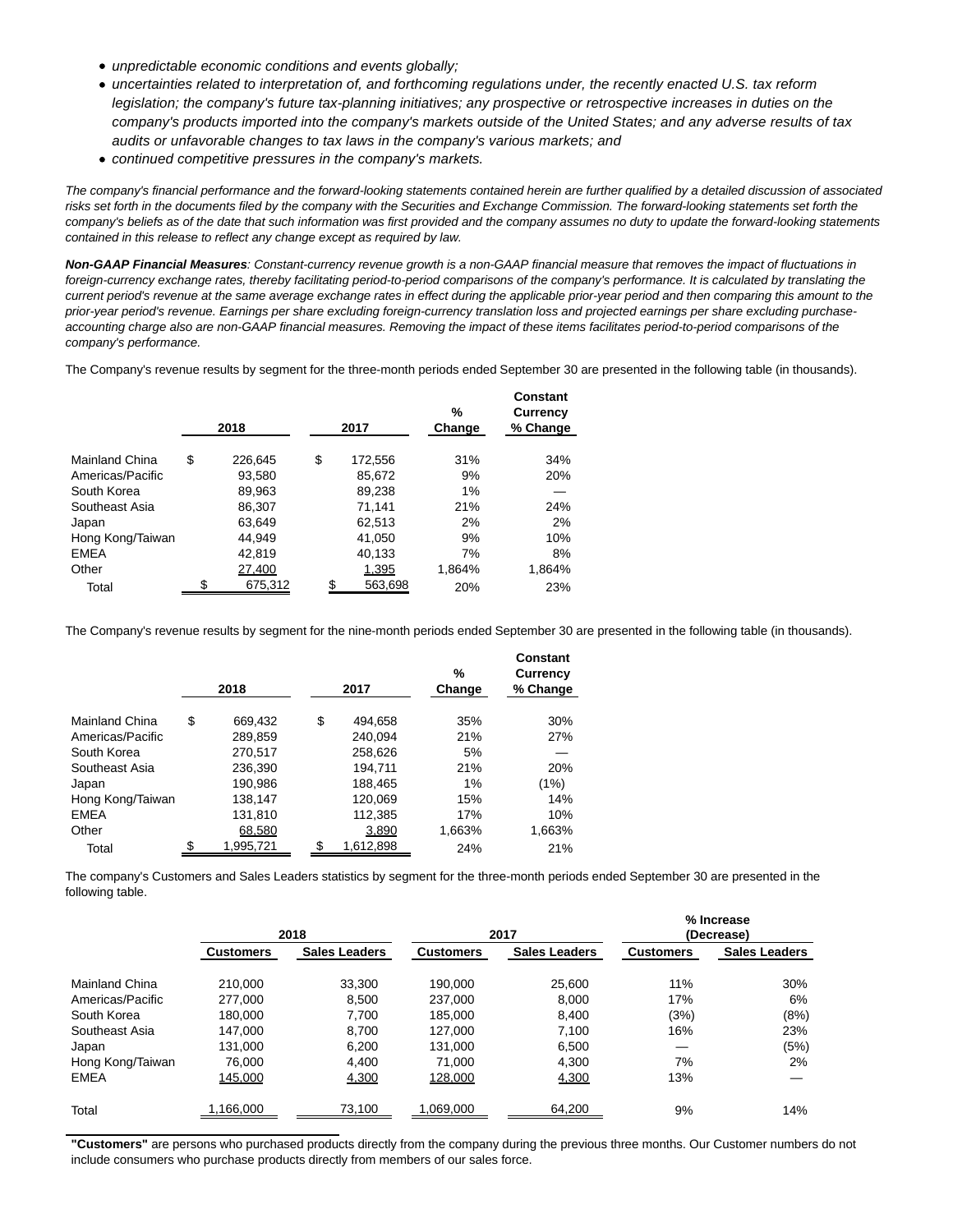**"Sales Leaders"** are independent distributors, and sales employees and independent marketers in China, who achieve certain qualification requirements.

# **NU SKIN ENTERPRISES, INC. Consolidated Statements of Income (Unaudited)**

(in thousands, except per share amounts)

|                                                    | <b>Three Months Ended</b><br>September 30, |         |               | <b>Nine Months Ended</b><br>September 30, |                 |
|----------------------------------------------------|--------------------------------------------|---------|---------------|-------------------------------------------|-----------------|
|                                                    |                                            | 2018    | 2017          | 2018                                      | 2017            |
| Revenue                                            | \$                                         | 675,312 | \$<br>563,698 | \$<br>1,995,721                           | \$<br>1,612,898 |
| Cost of sales                                      |                                            | 157,457 | 120,832       | 472,287                                   | 353,619         |
| <b>Gross profit</b>                                |                                            | 517,855 | 442,866       | 1,523,434                                 | 1,259,279       |
| Operating expenses:                                |                                            |         |               |                                           |                 |
| Selling expenses                                   |                                            | 271,509 | 235,285       | 801,968                                   | 672,646         |
| General and administrative expenses                |                                            | 165,671 | 143,219       | 499.037                                   | 411,270         |
| Total operating expenses                           |                                            | 437,180 | 378,504       | 1,301,005                                 | 1,083,916       |
| <b>Operating income</b>                            |                                            | 80,675  | 64,362        | 222,429                                   | 175,363         |
| Other income (expense), net                        |                                            | (6,982) | (1, 172)      | (16,940)                                  | (8,470)         |
| Income before provision for income taxes           |                                            | 73.693  | 63.190        | 205,489                                   | 166,893         |
| Provision for income taxes                         |                                            | 20,547  | 21,518        | 65,843                                    | 55,691          |
| Net income                                         | \$                                         | 53,146  | \$<br>41,672  | \$<br>139,646                             | \$<br>111,202   |
| Net income per share:                              |                                            |         |               |                                           |                 |
| Basic                                              | \$                                         | 0.96    | \$<br>0.79    | \$<br>2.54                                | \$<br>2.10      |
| <b>Diluted</b>                                     | \$                                         | 0.94    | \$<br>0.76    | \$<br>2.47                                | \$<br>2.04      |
| Weighted-average common shares outstanding (000s): |                                            |         |               |                                           |                 |
| Basic                                              |                                            | 55,603  | 52,873        | 55,075                                    | 52,834          |
| <b>Diluted</b>                                     |                                            | 56.704  | 54.834        | 56.539                                    | 54.519          |

### **NU SKIN ENTERPRISES, INC. Consolidated Balance Sheets (Unaudited)** (in thousands)

|                                             | September 30,<br>2018 |               | December 31,<br>2017 |           |  |
|---------------------------------------------|-----------------------|---------------|----------------------|-----------|--|
| <b>ASSETS</b>                               |                       |               |                      |           |  |
| Current assets:                             |                       |               |                      |           |  |
| Cash and cash equivalents                   | \$                    | 390,066       | \$                   | 426,399   |  |
| <b>Current investments</b>                  |                       | 11,388        |                      | 11,847    |  |
| Accounts receivable                         |                       | 57,175        |                      | 33,196    |  |
| Inventories, net                            |                       | 289,291       |                      | 253,454   |  |
| Prepaid expenses and other                  |                       | <u>78,395</u> |                      | 52,893    |  |
|                                             |                       | 826,315       |                      | 777,789   |  |
| Property and equipment, net                 |                       | 496,704       |                      | 464,587   |  |
| Goodwill                                    |                       | 187,423       |                      | 114,954   |  |
| Other intangible assets, net                |                       | 91,957        |                      | 67,647    |  |
| Other assets                                |                       | 143,838       |                      | 164,895   |  |
| Total assets                                | \$.                   | 1,746,237     | \$                   | 1,589,872 |  |
| <b>LIABILITIES AND STOCKHOLDERS' EQUITY</b> |                       |               |                      |           |  |
| Current liabilities:                        |                       |               |                      |           |  |
| Accounts payable                            | \$                    | 52,843        | \$                   | 50,341    |  |
| Accrued expenses                            |                       | 292,962       |                      | 319,189   |  |
| Current portion of long-term debt           |                       | 82.455        |                      | 77.840    |  |
|                                             |                       | 428,260       |                      | 447,370   |  |
| Long-term debt                              |                       | 365,767       |                      | 310,790   |  |